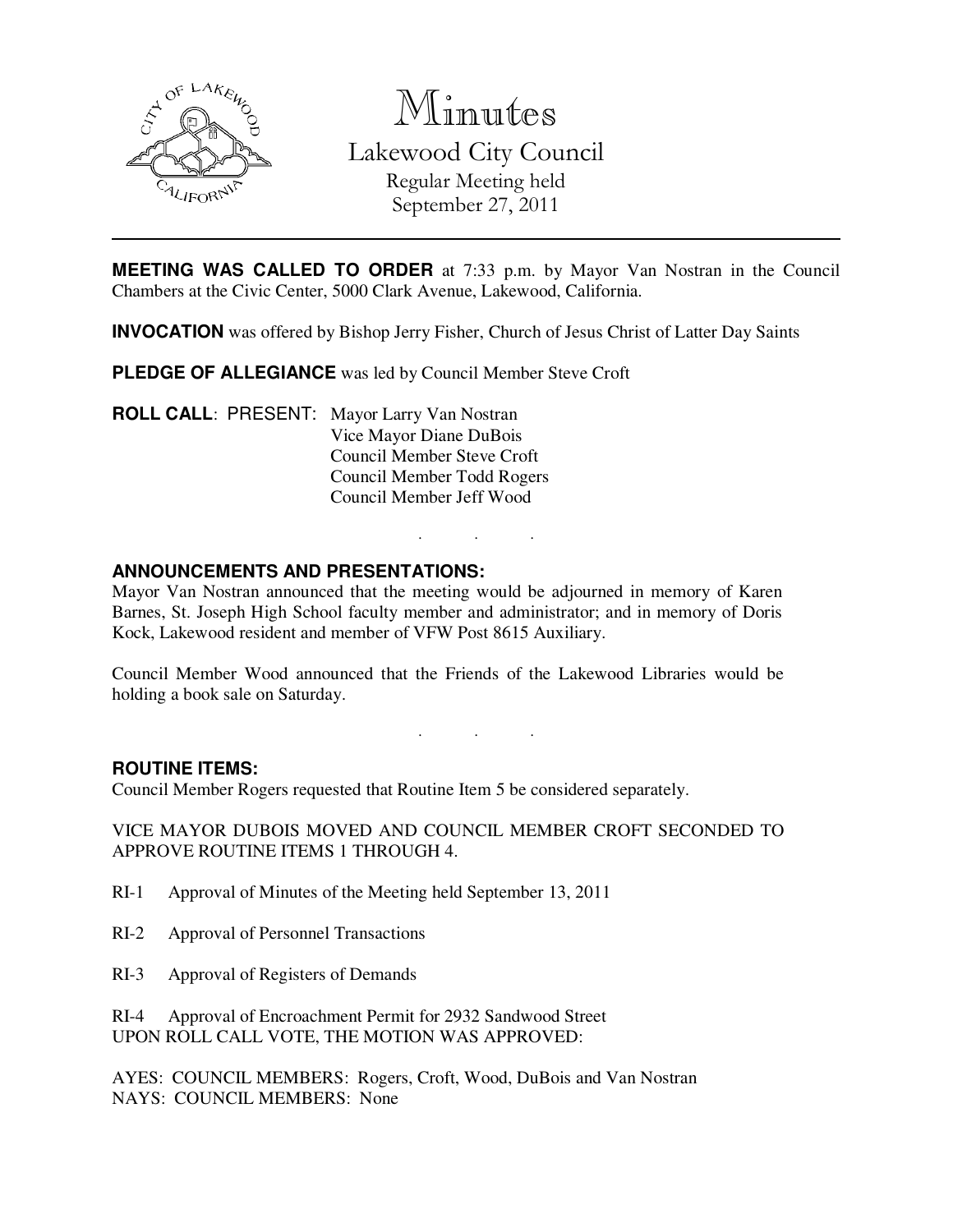City Council Minutes September 27, 2011 Page 2

#### **ROUTINE ITEMS:** Continued

RI-5 Approval of Agreement with Jones & Mayer for City Prosecutor Legal Services

City Attorney Steve Skolnik advised that William Holt, who had been serving as City Prosecutor since 2002, had indicated he would be going into semi-retirement and had requested to be relieved from his duties. He noted that this was a specialized area of work, not performed by many firms. He stated that the proposed contract contained no retainer, was on a services rendered basis, and was comparable to the current rates. The recommendation of the City Manager and City Attorney was to accept the resignation of William Holt, repeal Resolution No. 2002-50, and appoint the law firm of Jones & Mayer as City Prosecutor, effective immediately.

Responding to a question from Council Member Rogers, Mr. Skolnik stated that the firm would designate one of their attorneys to act as City Prosecutor in Lakewood and that person would become a member of the City's Abatement Team.

Vice Mayor DuBois noted that Dick Jones of Jones & Mayer also provided counsel to the Gateway Cities Council of Governments.

COUNCIL MEMBER CROFT MOVED AND COUNCIL MEMBER WOOD SECONDED TO APPROVE STAFF'S RECOMMENDATIONS. UPON ROLL CALL VOTE, THE MOTION WAS APPROVED:

AYES: COUNCIL MEMBERS: Rogers, Croft, Wood, DuBois and Van Nostran NAYS: COUNCIL MEMBERS: None

**2.1 • SECOND READING AND ADOPTION OF ORDINANCE NO. 2011-9; REGARDING EMERGENCY SERVICES AND ORGANIZATIONAL RESPONSIBILITIES** 

. . .

Mayor Van Nostran stated that the proposed ordinance had been introduced and read by title at the City Council's September 13th meeting.

ORDINANCE NO. 2011-9; AN ORDINANCE OF THE CITY COUNCIL OF THE CITY OF LAKEWOOD REGARDING EMERGENCY SERVICES AND ORGANIZATIONAL RESPONSIBILITIES RELATING THERETO

COUNCIL MEMBER WOOD MOVED AND VICE MAYOR DUBOIS SECONDED TO ADOPT ORDINANCE NO. 2011-9. UPON ROLL CALL VOTE, THE MOTION WAS APPROVED:

AYES: COUNCIL MEMBERS: Rogers, Croft, Wood, DuBois and Van Nostran NAYS: COUNCIL MEMBERS: None

. . .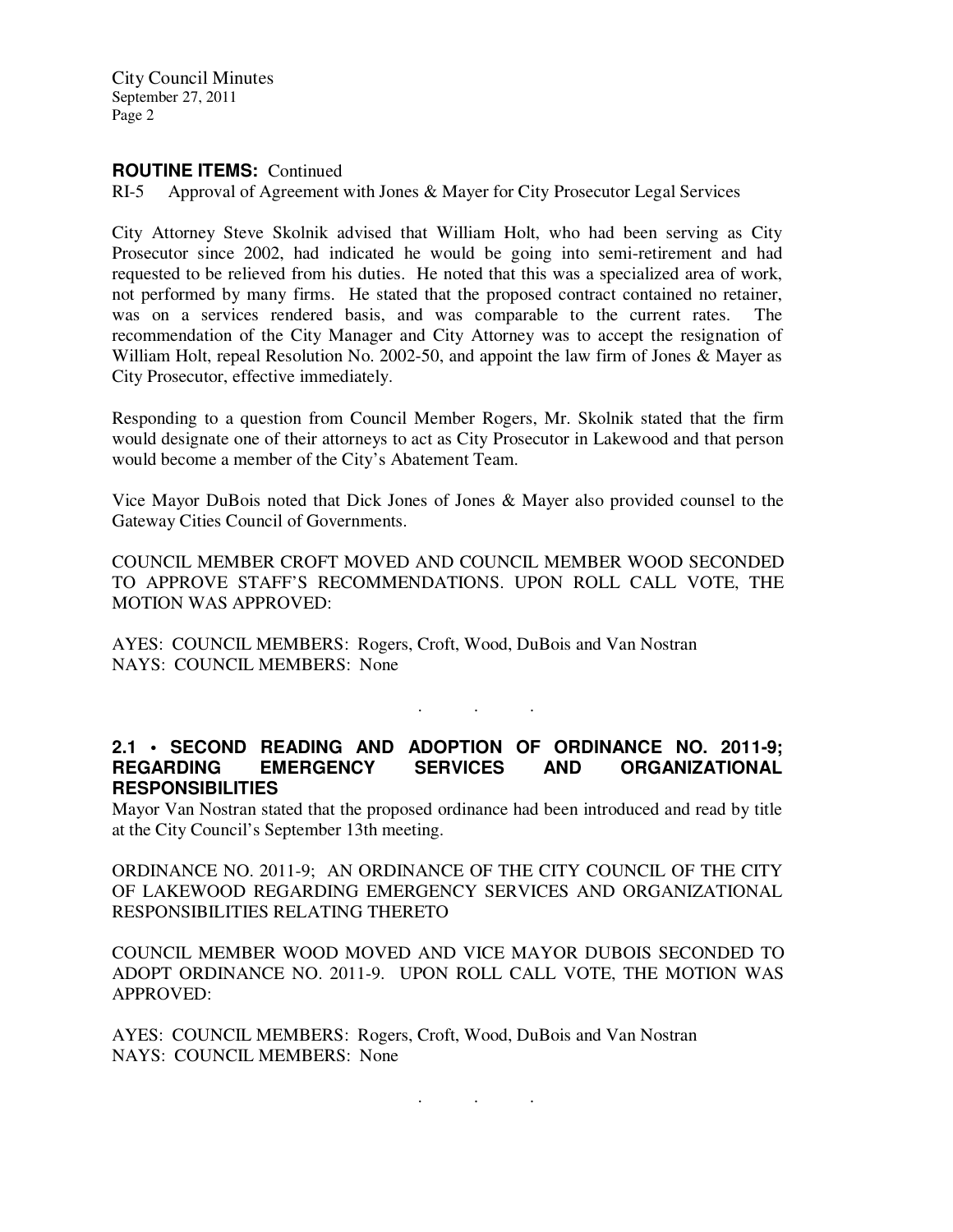# **3.1 • REMITTANCE AGREEMENT BETWEEN THE CITY AND REDEVELOPMENT AGENCY**

Administrative Services Director Diane Perkin made a presentation based on the memo in the agenda and stated that as part of recent State legislation pertaining to redevelopment agencies, each city with an agency was required to enact an ordinance committing it to making certain payments. The proposed agreement would provide for the transfer of funds from the Agency to the City in an amount sufficient for the City to make the required remittances. She clarified that this was a limited obligation that was payable solely from Agency Tax Increment and not a pledge of any of the City's general fund revenues of other assets. She also pointed out that the agreement was conditional on the lifting of the current stay and if AB 1X 26 and AB 1X 27 were upheld by the California Supreme Court. It was the recommendation of staff that the City Council approve the proposed Remittance Agreement between the City and the Redevelopment Agency.

The City Attorney noted that even though the agreement would have no effect until a decision was rendered by the Court, the deadline to complete this part of the process was October 1st.

COUNCIL MEMBER ROGERS MOVED AND VICE MAYOR DUBOIS SECONDED TO APPROVE THE REMITTANCE AGREEMENT BETWEEN THE CITY AND THE LAKEWOOD REDEVELOPMENT AGENCY. UPON ROLL CALL VOTE, THE MOTION WAS APPROVED:

. . .

AYES: COUNCIL MEMBERS: Rogers, Croft, Wood, DuBois and Van Nostran NAYS: COUNCIL MEMBERS: None

# **3.2 • CENTRE MARKETING AND OPEN HOUSE EVENT**

Recreation and Community Services Director Lisa Litzinger gave a presentation based on the memo in the agenda and stated that as part of a new marketing plan, an open house event was scheduled for October 6th to showcase the event space and new on-site caterer. Each area of the facility would feature specialized food and beverages, highlighting the suitability of the facility for many different sized events. She reported that leading up to this event, the Recreation and Community Services and Public Works Departments had worked together on several refurbishment projects for the Centre, including enhanced landscaping, the purchase of new banquet chairs, and a face lift for the sales and catering office.

Council Member Rogers noted that there was a marked improvement in the presentation and quality of food offered by the new caterer and inquired how business had been. Ms. Litzinger responded by stating they were receiving 96 percent positive feedback, and that business had begun to improve and more was expected with the new marketing of the Centre.

VICE MAYOR DUBOIS MOVED AND COUNCIL MEMBER WOOD SECONDED TO RECEIVE AND FILE THE REPORT. THERE BEING NO OBJECTION, IT WAS SO ORDERED.

. . .